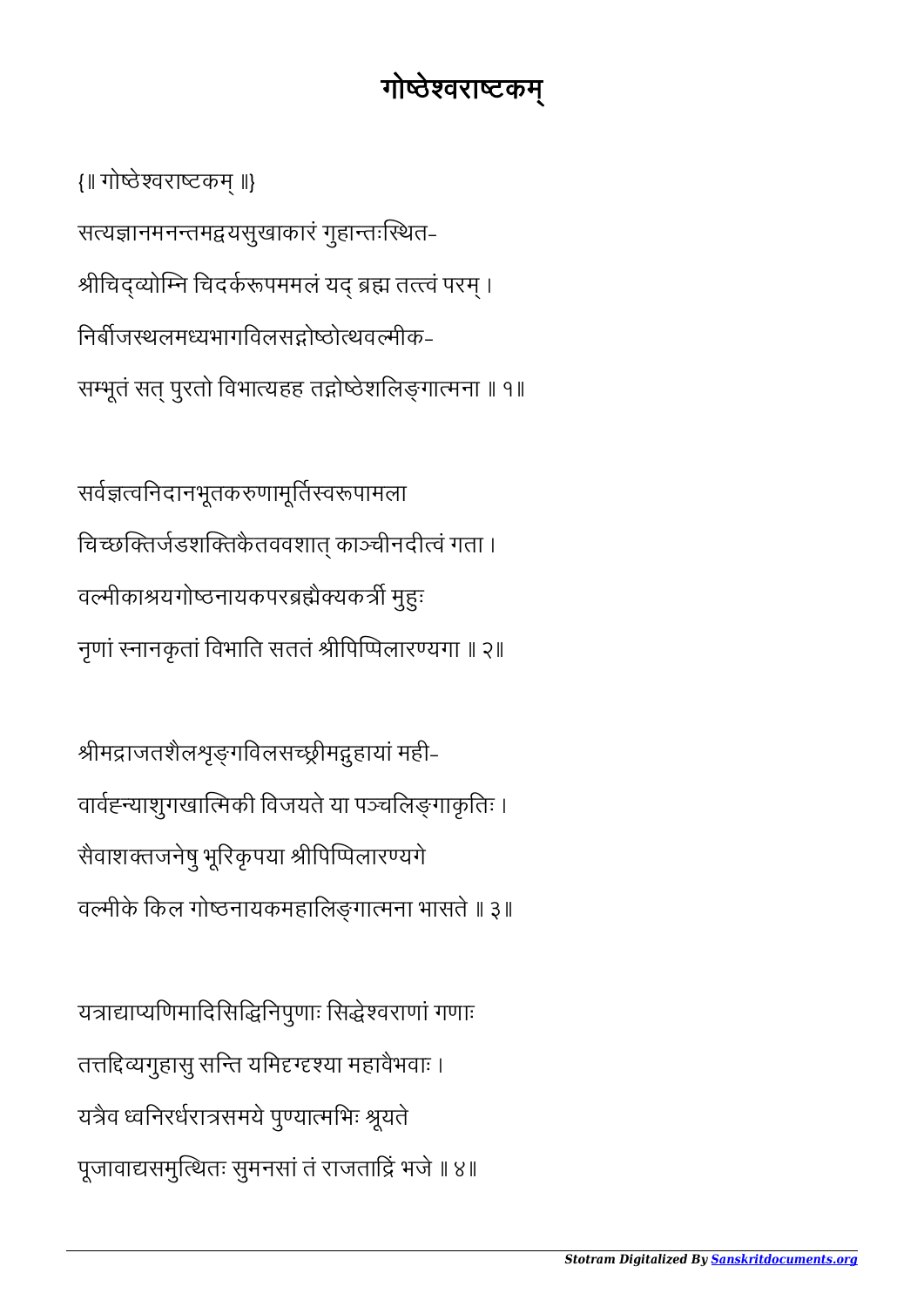श्रीमद्राजतपर्वताकृतिधरस्यार्धेन्दुचूडामणे-लोंमैकं किल वामकर्णजनितं काञ्चीतरुत्वं गतम् । तमादुरवािहनी भुिव भवायाया ततः पूवगा काञ्चीनद्यभिधा च पश्चिमगता निलानदी पावनी ॥ ५॥

श्रीमद्भार्गवहस्तलग्नपरशुव्याघट्टनाद् दारिते क्षोणीध्रे सति वामदक्षिणगिरिद्वन्द्वात्मना भेदिते । तन्मध्यप्रथिते विदारधरणीभागेतिनद्याश्रये सा नीलातटिनी पुनाति हि सदा कल्पादिगान प्राणिनः ॥ ६॥

कल्पादिस्थलमध्यभागनिलये श्रीविश्वनाथाभिधे लिङ्गे पिप्पिलकाननान्तरगतश्रीगोष्ठनाथाभिधः । श्रीशम्भुः करुणानिधिः प्रकुरुते सांनिध्यमन्यादृशं तत्पत्नी च विराजतेऽत्र तु विशालाक्षीति नामाङ्किता ॥ ७॥

श्रीकाञ्चीतरुमूलपावनतलं भ्राजत्त्रिवेण्युद्भवं त्यक्त्वान्यत्र विधातुमिच्छति मुहुर्यस्तीर्थयात्रादिकम् । सोऽयं हस्तगतं विहाय कुधिया शाखाग्रलीनं वृथा यष्ट्या ताडितुमीहते जडमतिर्निःसारतुच्छं फलम् ॥ ८॥

श्रीमद्राजतशैलोत्थत्रिवेणीमहिमाङ्कितम् । गोष्ठेश्वराष्टकमिदं सारज्ञैरवलोक्यताम् ॥ ९॥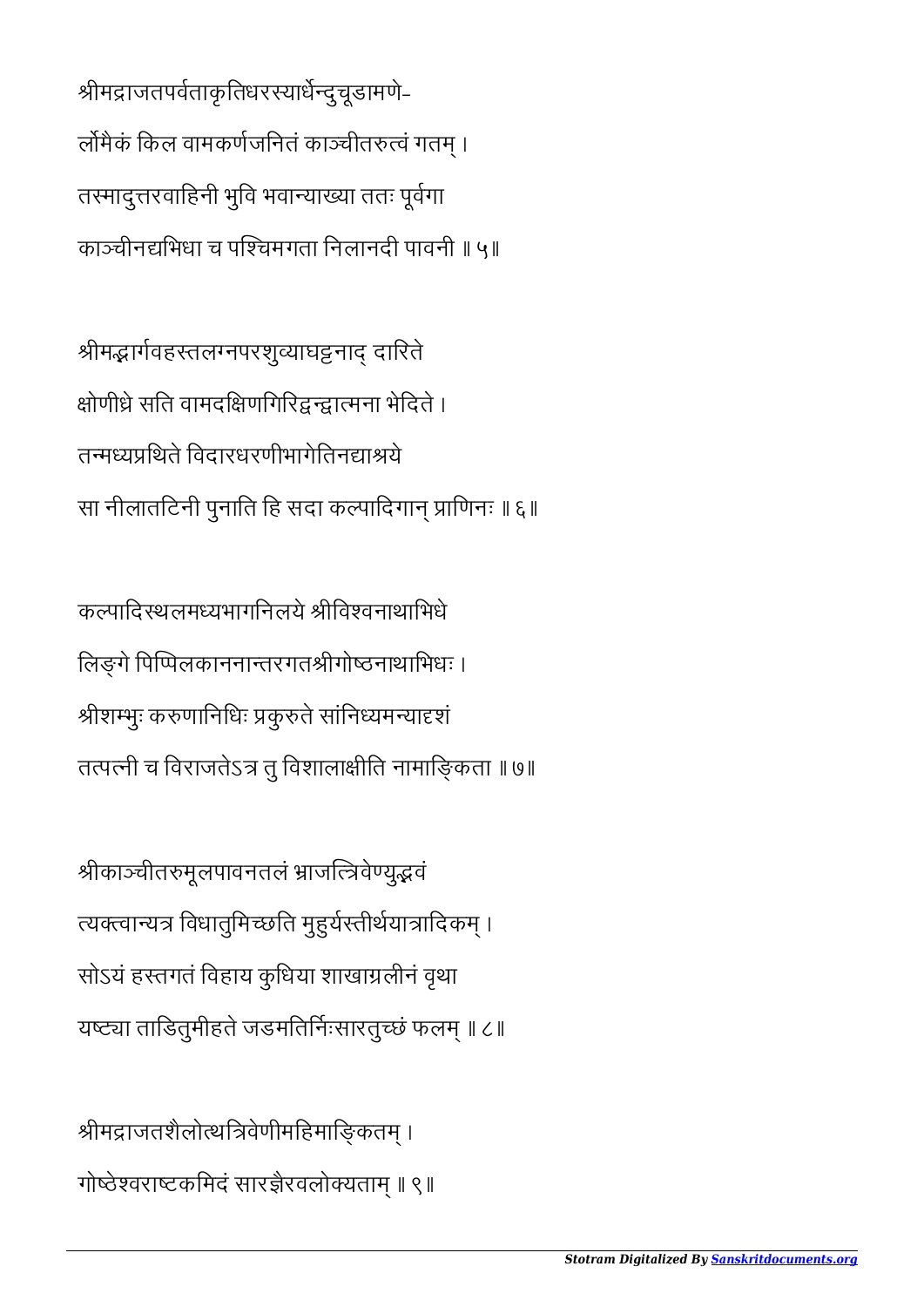## इति गोष्ठेश्वराष्टकं सम्पूर्णम्

Encoded by Sridhar - Seshagiri seshagir at engineering.sdsu.edu goShTheshvarAShTaka.n is from a group of short poems of modern times from Coimbatore. goShTheshvara figuring in this hymn is kOTTai Ishvara, in the temple behind the municipal office in the town of Coimbatore. The rAjatashaila in verse 3 (and the last verse) is Valliangiri near Erode; guhA in verse 3 refers to a neighbouring place near BhavAni; triveNI in verse 8 is the sangam at BhavAni, of the KAveri, BhavAni and Noyyal; pippilAraNya in verse 3 is the old name of the place where the shrine of Perur, on the outskirts of Coimbatore, stands. kA~nchitaru in verse 5 is the kShetravRikSha at the Perur shrine and kA~nchInadI is the river Noyyal running nearby. nilAnadI is the river starting near Valliangiri. vishvanAtha and vishAlAkShI (verse 7) are the deities in the AvanAshi temple, 20 miles from Coimbatore. vidAradharaNI (in verse 6) is the landmark forming the TamilNadu Kerala border in this area.

Please send corrections to sanskrit@cheerful.com Last updated doday http://sanskritdocuments.org